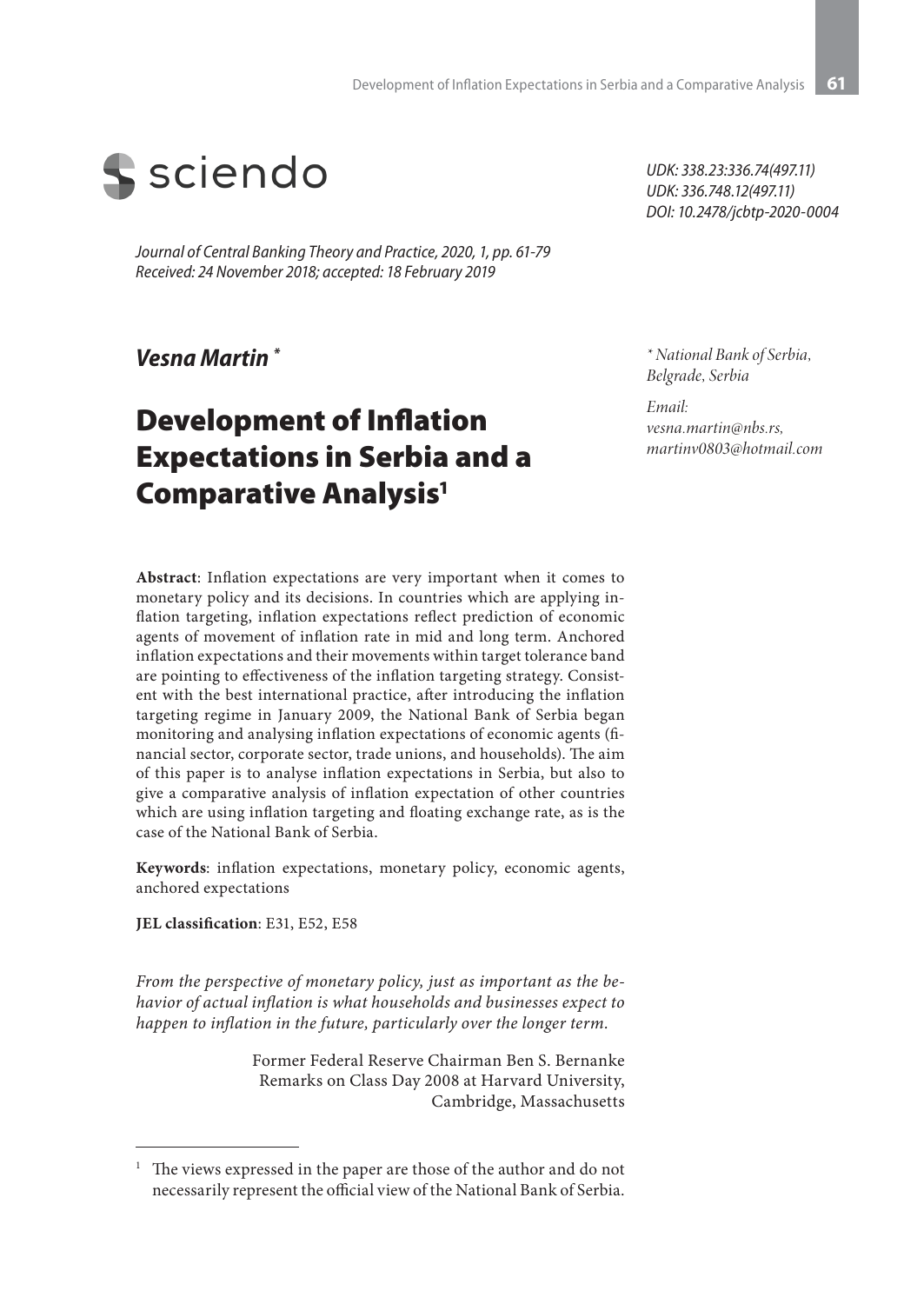### **1. Introduction**

In December 2008, the Monetary Policy Committee of the National Bank of Serbia (hereinafter referred to as: the NBS) adopted the Memorandum on Inflation Targeting as Monetary Strategy, which defines formal implementation of the inflation targeting regime as of 1 January 2009. The inflation target, defined in terms of the annual percentage change in the consumer price index, is the only numerical guideline for the monetary policy implemented by the NBS. The NBS will achieve the inflation target by changing the interest rate applied in the conduct of its main monetary policy operations (currently, the interest rate on one-week repo operations). This interest rate will be its main monetary policy instrument. Other monetary policy instruments (e.g. open market operations, required reserves, lending and deposit facilities (standing facilities) and interventions in the foreign exchange market) have supporting roles, as they should contribute to a smooth transmission of the key policy rate to the market and balanced development of financial markets without threatening the stability of the financial system.

Consistent with the best international practice, after introducing the inflation targeting regime in January 2009, the NBS began monitoring and analysing on inflation expectations of economic agents. The source of data for these purposes is the inflation expectations survey, conducted for the NBS by Ipsos since January 2018. Survey participants are classified into four institutional sectors (financial sector, corporate sector, trade unions and households) and asked to state their expectations for the y-o-y price growth one-year ahead, and as of March 2014, also in the medium-term, i.e. two-year ahead.

The aim of this paper is to present development of inflation expectations in Serbia, with the presentation of methodology and questionnaire which the NBS uses in collecting inflation expectation from four institutional sectors. The paper is divided into following section. The first section is devoted to literature review after which analysis is focused on inflation expectation in Serbia with the comparison of inflation expectation with other countries that apply inflation targeting and floating exchange rate, as is the case of the NBS. The results of the work are summarized in conclusion.

### **2. Literature review**

The degree to which inflation expectations are tied down at long horizons, or anchored is central to many of the key issues in macroeconomics, monetary policy and finance. Bearing this in mind, many authors have dealt with the analysis of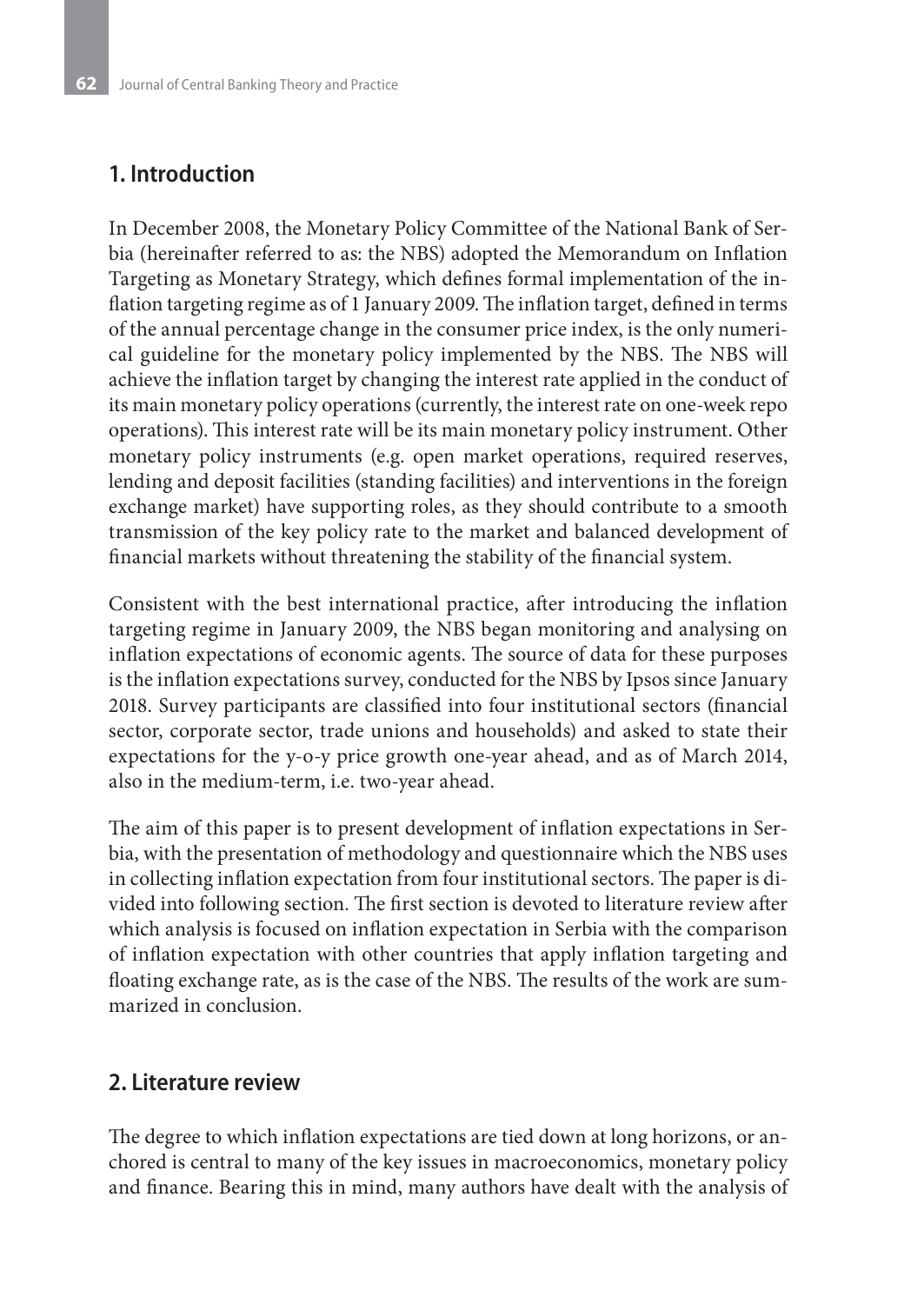inflationary expectations. According to the Forsells and Kenny (2002) inflation expectations surveys are useful because they provide independent measures of inflation expectations, a key variable that a central bank can use in its design of an optimal monetary policy geared toward the achievement of price stability. Monetary policy influences the cycle not only by directly affecting aggregate demand and supply but also by shaping expectations (Awdeh, 2018). Clark and Nakata (2008) made a difference between the influence of long-run expectations on inflation and the anchoring of inflation expectations and stated that increased stability of inflation and expectations in recent years is largely due to smaller shocks to the economy. It is also important to make distinction between inflation expectation of countries with an explicit inflation target and those which have no such target, like the USA which are using the difference between far-ahead forward rates on nominal and inflation indexed bonds as a measure of compensation for expected inflation and inflation risk at long horizons (Gürkaynak et al. 2010, Sack 2000, Tobias & Hao 2009).

Authors like Roberts (1998) point to the connection between inflation expectations and transmission of monetary policy and emphasize that inflation expectation are not perfectly rational and not as unsophisticated as simple autoregressive models would suggest. Kiley (2008) emphasizes topics which are influenced by the extent of anchoring in long-run inflation expectations and those are the nature of fluctuations in inflation and in the economy more generally, the setting of monetary policy and the behaviour of the term structure of interest rates and other asset prices. One of the main tasks of modern central banks is to build credibility by matching its words (communication) to its deeds. Target rate decisions in the European Central Bank were found to be mostly linked to changes in inflation expectations and central bank communication whereas the Federal Reserve decisions were based on changes in the output gap and communication (Lehtimäki & Palmu 2019).

Burke and Manz (2011) point to two channels through which expectations-formation may vary across individuals: (1) the choice of information and (2) the use of given information. These authors emphasize that subjects who are more economically literate perform better along both dimensions, e.g. they choose more relevant information and make better use of given information. Important part of inflation expectations is that they should be well anchored. Anchoring criteria are empirical estimates of a market implied inflation target as well as the strength of the anchor that holds expectations at the target (Strohsal & Winkelmann 2012). It is important to stress on the difficulties associated with anchoring inflation expectations when policymakers attempt to maintain a high degree of employment stability relative to price stability in an environment where the central bank has imperfect information about the economy (Orphanides & Williams 2011).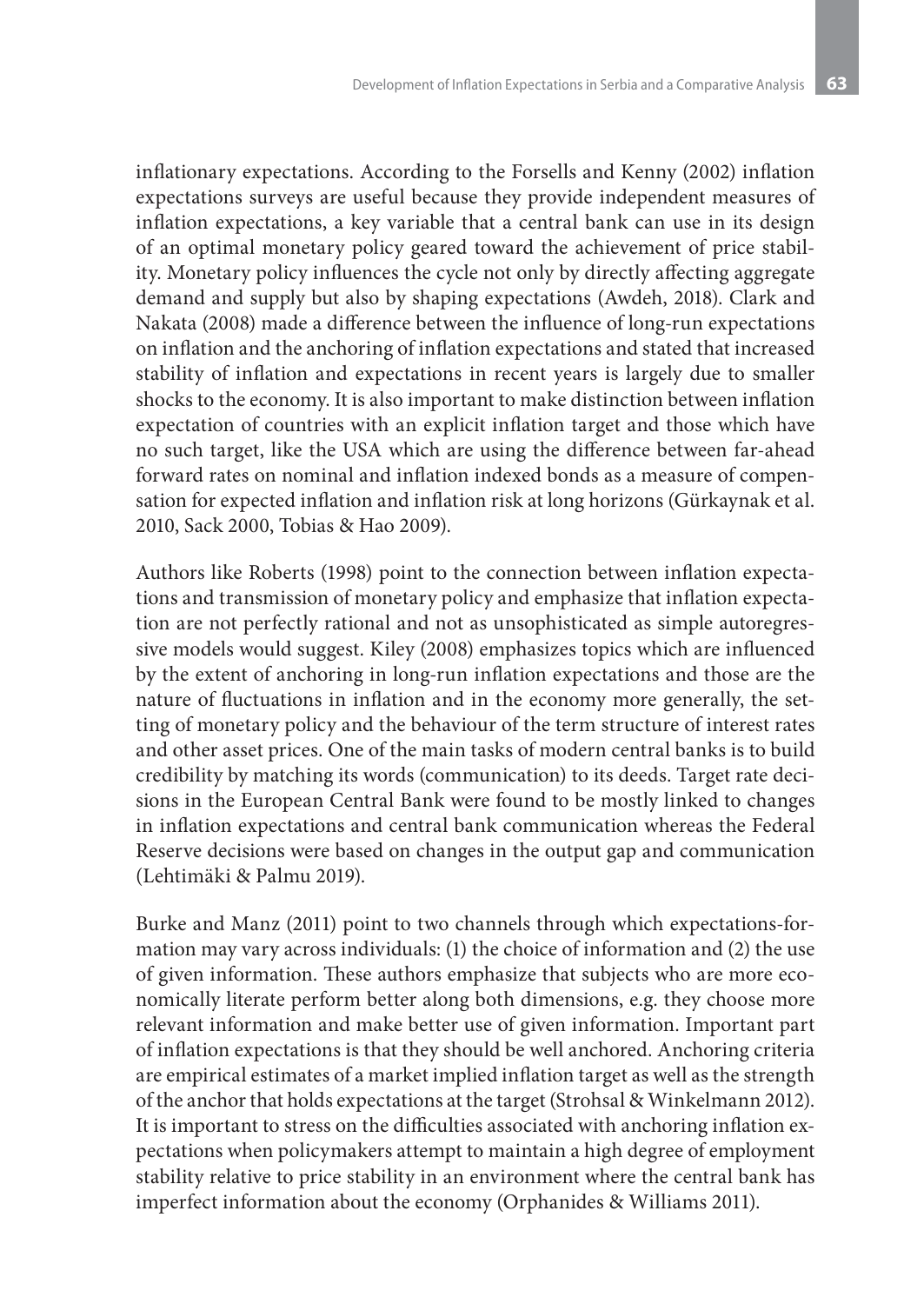Also expectations are tending to acting differently in periods of rising and decreasing inflation. Inflation expectations appear to underestimate inflation during periods of rising inflation and overestimate inflation during periods of falling inflation (Andolfatto et al. 2005). During the 2008 financial crisis, long-run inflation expectations, based on survey-based measures and measures extracted from inflation-linked financial market instruments, have become less firmly anchored (Galati et al. 2009). To achieve better anchoring of inflation expectations central bank should improve communication with general public and for that reason long-run inflation expectations are not as firmly anchored in the United States as in the euro area because ECB's policy communications strategy has contributed to the firm anchoring of inflation expectations in the euro area (Beechey et al. 2009). According to Ullrich (2007), communication can influence inflation expectations twofold. First, the gap between realized and expected inflation can be influenced by the rhetoric of the central bank. Second, the communication could directly influence the expectations formation process. Also if a central bank announce inflation target that helps to anchor inflation expectation on right level (Demertzis et al. 2010). Inflation targeting countries have better anchored expectations and tend to score higher transparency (Cruijsen & Demertzis 2005).

There are important differences in the process of formation of inflationary expectations under pegged and floating exchange rate regimes. In countries with fixed exchange rates, which import the monetary policy stance and credibility of the EA (euro area), formation of inflationary expectations are more exogenous with respect to domestic policies and real sector movements (Ramadani & Pandiloski 2018). Inflation expectations are widely viewed as key determinants of future inflation and long-run inflation expectations are considered a useful gauge of central bank credibility (Christensen et al. 2010). Expectations drive people's behaviour, by influencing a wide range of economic decisions, such as saving, investment, purchases of durable goods, and wage negotiations (Armantier et al. 2012). Inflation targeting may not only affect the level of inflation expectations, but also the dispersion of these expectations across economic agents, because target becomes a focal point for the coordination of expectations among agents (Capistran & Ramos-Francia 2007).

### **3. Inflation expectations development in Serbia**

The inflation expectations survey for the NBS was conducted by Ipsos and Gallup agencies until December 2014, Ninamedia agency from December 2014 till December 2017, and Ipsos agency since January 2018. Survey participants are classified into four institutional sectors (financial sector, corporate sector, trade unions, and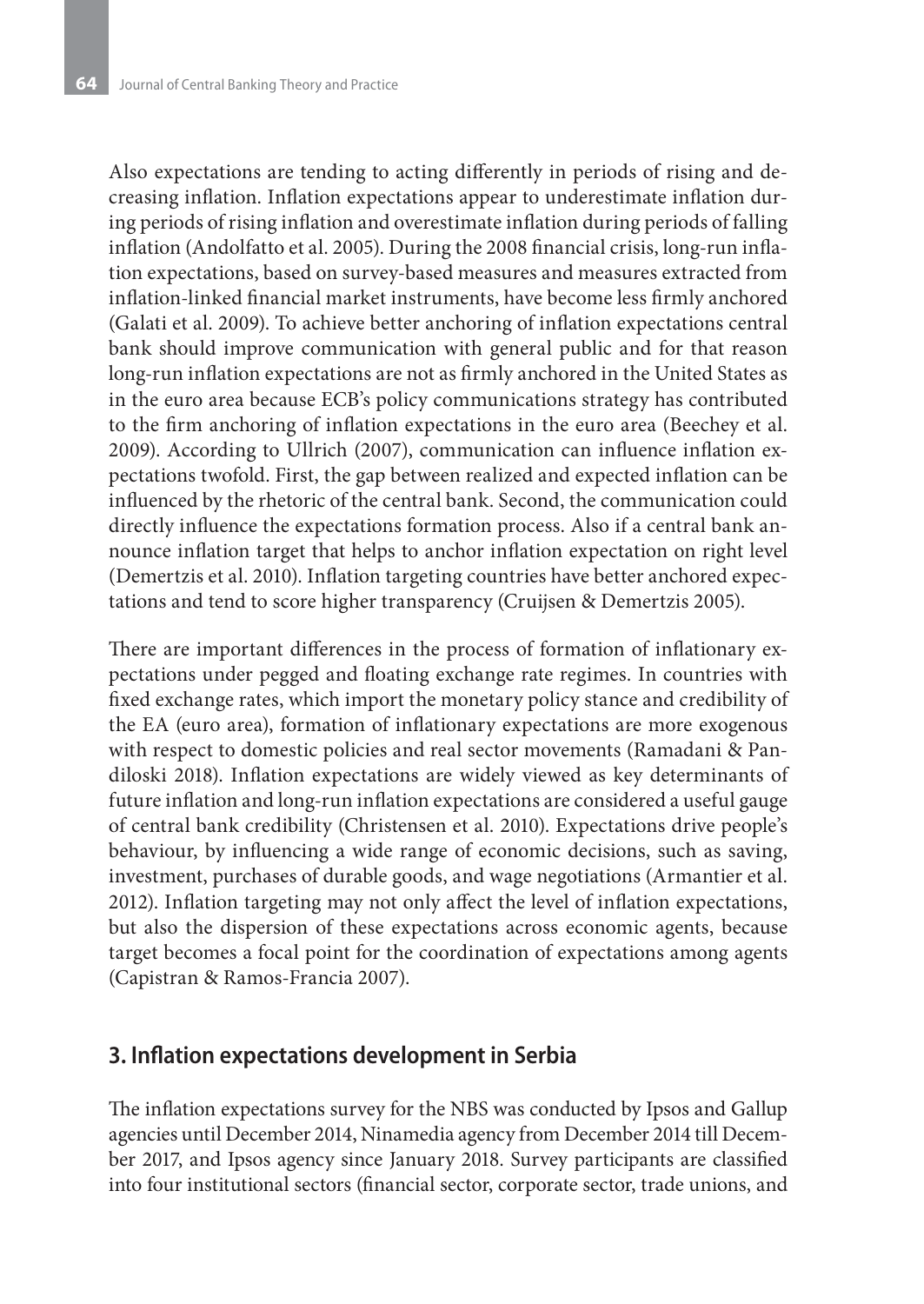households) and asked to state their expectations for the y-o-y price growth oneyear ahead, and as of March 2014, also in the medium-term, i.e. two-year ahead.

For three institutional sectors (e.g. financial sector, corporate sector, and trade unions), according to the Methodology, in the first month of the survey, data were collected through quantitative field research by applying the PAPI method (paper and pencil interviewing) and in the remaining 35 months of the survey, data were collected through quantitative telephone research by applying the CATI method (computer aided telephone interviewing) with the support of CAWI research (as a web questionnaire delivered through a link). The household sector data are collected only by quantitative field research by applying the PAPI method (paper and pencil interviewing). Implementation period for the survey for all four institutional sectors is conducted from the 15<sup>th</sup> day of the month over the next 5 days and findings are submitted by the 3<sup>rd</sup> day of the next month at the latest. Based on data from Questionnaire for each of four institutional sectors is prepared list of questions: three questions for financial sector and trade unions, seven for households and nine for corporate sector (*Annex 1*). Since May 2015, the NBS has been publishing data on inflation expectation for all economic agents every month, and that information is available in the "Report on the result of the inflation expectations survey".

|          | Month           |        | <b>Financial sector</b> | Corporate sector |        | Households |        | Trade unions |        |
|----------|-----------------|--------|-------------------------|------------------|--------|------------|--------|--------------|--------|
|          |                 | 12     | 24                      | 12               | 24     | 12         | 24     | 12           | 24     |
|          |                 | months | months                  | months           | months | months     | months | months       | months |
|          |                 | ahead  | ahead                   | ahead            | ahead  | ahead      | ahead  | ahead        | ahead  |
|          |                 | 3.00   | 3.50                    | 3.00             | 3.00   | 5.00       | 6.00   | 3.50         | 3.30   |
|          | C.              | 3.00   | 3.00                    | 3.00             | 3.00   | 5.00       | 5.00   | 3.00         | 3.30   |
| $\infty$ | 3               | 3.00   | 3.00                    | 3.00             | 3.00   | 5.00       | 5.00   | 4.30         | 3.00   |
| 201      | 4               | 2.50   | 3.00                    | 2.80             | 3.00   | 5.00       | 5.00   | 2.80         | 3.00   |
|          | 5               | 2.50   | 3.00                    | 2.70             | 2.80   | 5.00       | 5.00   | 3.00         | 3.00   |
|          | 6               | 3.00   | 3.00                    | 2.70             | 2.80   | 5.00       | 5.00   | 3.00         | 3.00   |
|          |                 | 3.00   | 3.20                    | 2.70             | 2.80   | 7.00       | 5.00   | 3.25         | 5.00   |
|          | 8               | 2.90   | 3.00                    | 2.50             | 2.60   | 6.00       | 5.00   | 3.50         | 3.75   |
|          | 9               | 3.00   | 3.20                    | 2.60             | 2.60   | 5.00       | 5.00   | 4.05         | 5.00   |
|          | 10 <sup>°</sup> | 2.80   | 3.00                    | 2.40             | 2.50   | 8.00       | 7.00   | 4.50         | 5.00   |

#### **Table 1: Expected y-o-y inflation, in %**

Source: National Bank of Serbia

According to the data for first ten months of 2018, inflation expectations of the financial sector and the corporate sector in 12 and 24 months ahead and those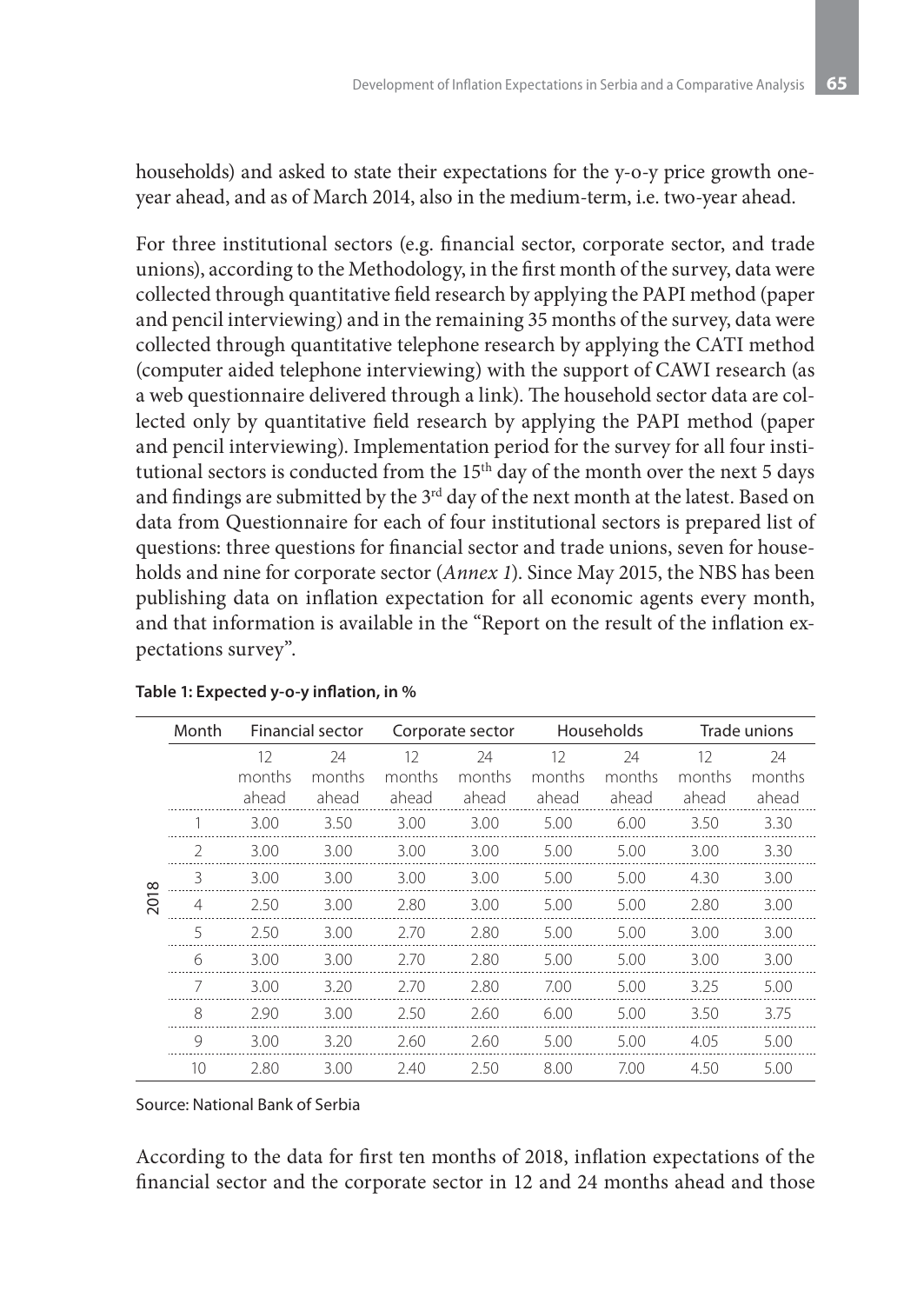of trade unions for 12 months ahead are in line with inflation target, which is set at the level of 3%, with a tolerance band of ±1.5 percentage points. Based on the "National Bank of Serbia's Memorandum on Inflation Targets Until 2020" inflation target is set on that level up to 2020. Households` inflation expectations for 12 and 24 months ahead are above the upper limit of inflation target (e.g. 4.5%) and trade unions` inflation expectations for 24 month ahead in July, September and October 2018 are above the upper limit of inflation target. Based on information from the Report on the result of the inflation expectations survey for October 2018, the majority of respondents (67.8%) in the households sector expect prices to rise moderately or somewhat over the next twelve months, which is somewhat lower value compared to September 2018 (73.5%). (*Table 1*)

In October 2018, the Report on the result of the inflation expectations survey indicated that the short-term and mid-term inflation expectations of the financial sector and corporate sector were lower than in September and continued to move within the target range ( $3 \pm 1.5$ %). The financial sector expected inflation of 2.8% one year ahead, while expected inflation in two year ahead is at the central target of 3.0%. Inflation expectations of corporate sector are somewhat lower and amount to 2.4% for the year ahead and 2.5% for two years ahead (*Graph 1*). The inflation expectations of trade union representatives remained unchanged at

#### **Figure 1: Current inflation and one-year ahead inflation expectations (y-o-y rates, in %)**



Note: \* Ipsos and Gallup agencies until December 2014, Ninamedia agency from December 2014 till December 2017, and Ipsos agency since January 2018.

Source: Gallup, Ipsos/Ninamedia, Bloomberg and NBS

5.0%, while the mid-term inflation expectations of the households increased (for the first time since January 2018) and amount to 7.0%.

In Inflation report for November 2018, the NBS stated that preserved price stability in the past five years and the confidence of the financial and corporate sectors in the measures taken by the NBS contribute positively to the expectations regarding economic growth. Firmly anchored inflation expectations are one of the prerequisites for achieving low, stable and predictable inflation. The fact that inflation expectations in Serbia are well anchored confirms the credibility of the NBS measures and indicates the absence of major inflationary and disinflationary pressures.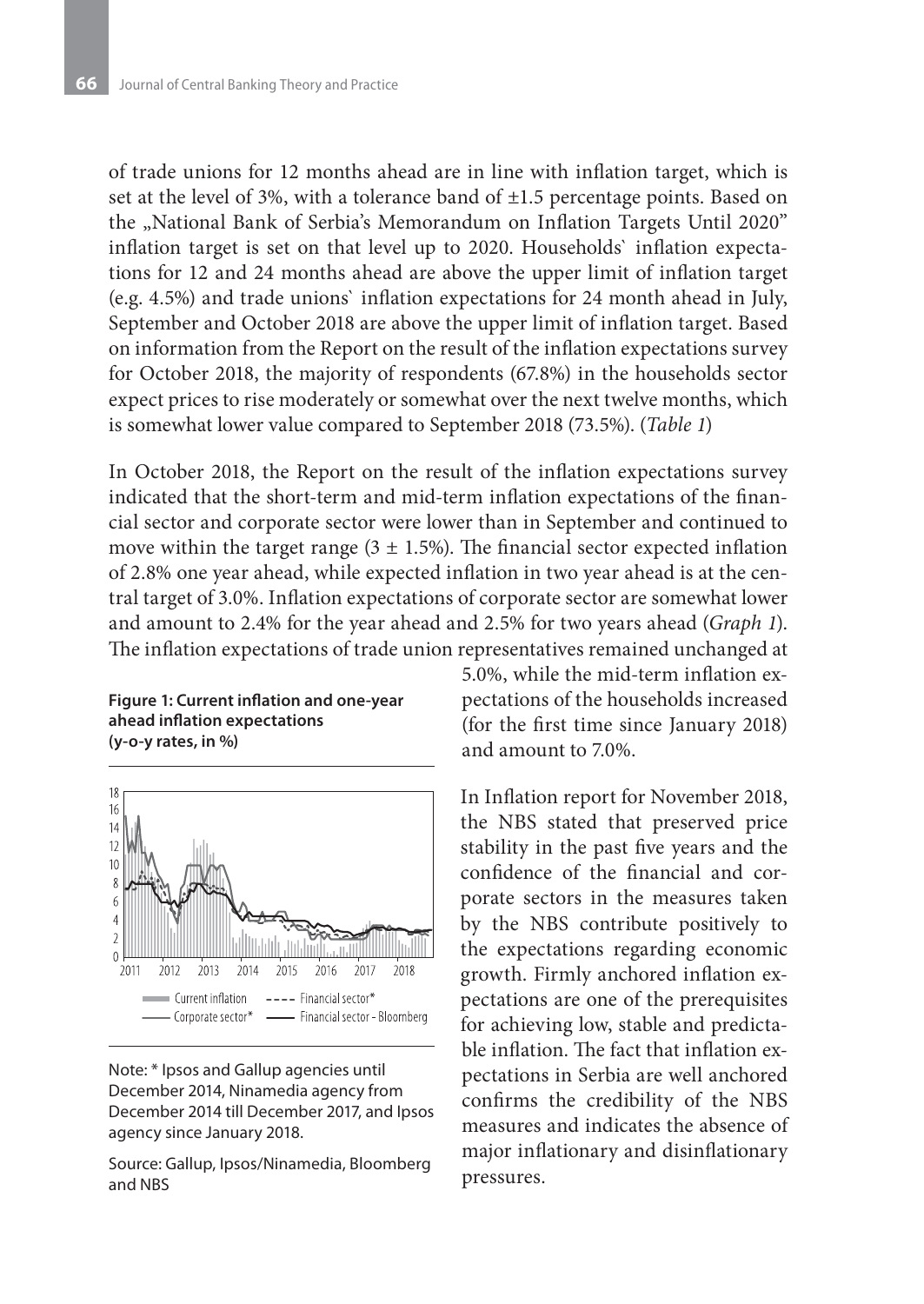## **4. Comparative analysis of inflation expectations**

For conducting comparative analysis of inflation expectations we choose the central banks of Poland, the Czech Republic, and Hungary. The reason why we select these countries is that all of them implemented inflation targeting and floating exchange rate, as is the case of the NBS.

**The National Bank of Poland** (hereinafter referred to as: the NBP) since 1998 has been pursuing direct inflation targeting. Since the beginning of 2004, the continuous inflation target has been standing at 2.5% with a permissible fluctuation band of +/- 1 percentage point. This means that every month, annual CPI should be as close as possible to 2.5%.

The NBP examines inflation expectations of various groups of agents: consumers, enterprises and professional forecasters. The data comes from surveys: Poland CSO (Statistical Office) Consumer opinion survey (*Graph 2*), NBP Quick Monitoring (enterprises) and NBP Survey of Professional Forecasters. The data is updated on quarterly basis. Inflation expectations of households and enterprises are based on data which are included in a balance statistics, defined as a weighted difference between fractions of respondents expecting rise in prices and fractions of respondents expecting no change or fall in prices:  $B = (E1 + \frac{1}{2}E2) - (\frac{1}{2}E4 +$ E5), where E1, E2, E4 and E5 denote, respectively, fractions of respondents claiming that prices will increase more rapidly, or that they will increase at the same rate, stay the same or fall.

For households, the survey question is formulated as follows:

*"By comparison with the past 12 months, what changes in consumer prices (of consumer goods and services) do you expect in the next 12 months? (1) there will be a faster rise, (2) there will be a rise at similar rate, (3) they will rise at slower rate, (4) they will stay at similar level, (5) there will be a fall, (6) don't know."*

The survey question for firms is formulated as follows:

"*In … [month, for which the latest data is available] of the current year, the CPI (inflation) was equal to x% in annual terms. In the enterprise's opinion, during the next 12 months prices: (1) will rise faster than by x%; (2) will rise at the rate of x%; (3) will rise more slowly than by x%; (4) will remain unchanged; (5) will fall; (6) don't know*".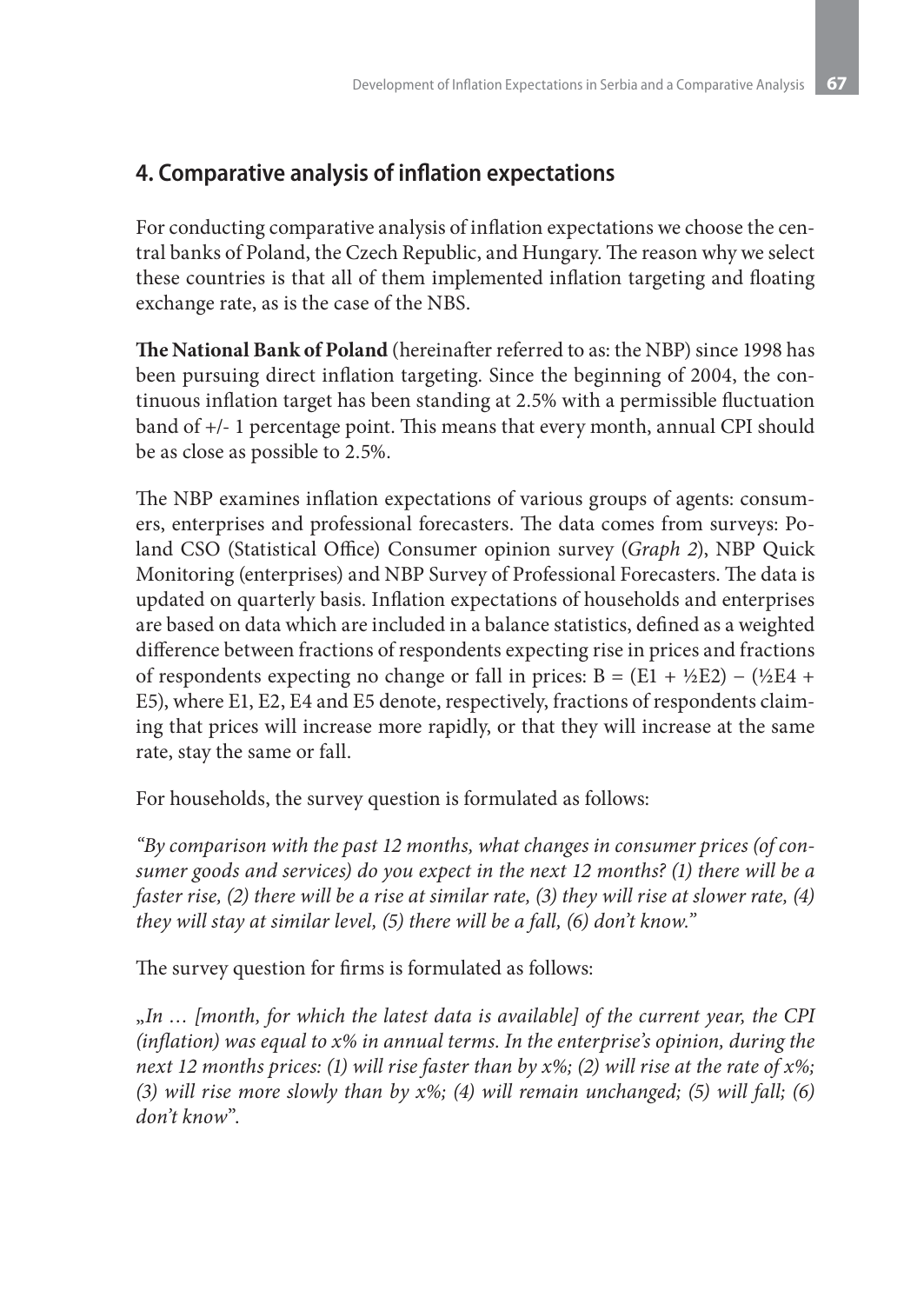#### 80.0  $70.0 -$ 60.0 50.0  $40.0$  $30.0$  $20.0$  $10.0$  $an.04$  $an.06$  $an05$  $an.09$  $\ln 10$  $\sin 12$  $\lim_{n \to \infty}$ an.16  $an 07$ an.08  $tan 11$ an.14  $\widetilde{\Xi}$ Ē ī - Consumer inflation expectations

#### **Figure 2: Balance statistics of Consumer inflation expectations**



The NBP Survey of Professional Forecasters aims at collecting macroeconomic forecasts of various groups of professional forecasters. Inflation expectations of the participants to the NBP Survey of Professional Forecasters reflect the median probability distribution obtained from the aggregation of probability forecasts of the experts surveyed by NBP. It is directed at analysts of the financial sector, representatives of universities and scientific institutes as well as experts of employee and employer organizations. The survey is conducted on a quarterly basis: in March, June, September and December.

The inflation projection is prepared by the Economic Analysis Department of the NBP and presents a forecast of economic developments under the assumption of constant NBP interest rates. The projection is prepared three times a year and is published in March, July and November in the fourth chapter of the Inflation Report. The projection covers economic developments up to three years ahead from the publication date. According to the projection published on November 2018 CPI inflation for 2018 is set at level of 1.8% yoy, for 2019 3.2% yoy and for 2020 2.9% yoy. In October 2018, CPI inflation stood at 1.8% yoy.

**The Czech National Bank** (hereinafter referred to as: the CNB) from the start of 1998 implemented inflation targeting, as official monetary strategy. The inflation target set in terms of headline inflation of 2% with effect from January 2010 until the Czech Republic's entry to the EA. The CNB will strive to ensure that actual inflation does not differ from the target by more than one percentage point in either direction. Inflation targeting also includes inflation forecasts which are published in the CNB's Inflation Reports. The CNB also conducts surveys of inflation expectations of households, non-financial corporations and firms and financial markets.

The CNB conducted survey on inflation expectations in household sector in period from June 1999 till March 2007 for one-year horizon and in the period from December 2002 till March 2007 for two years ahead. Survey is carried out on quarterly basis (March, June, September and December). According to the Methodological Sheet, households are contacted by employees of Ecoma Plus, a market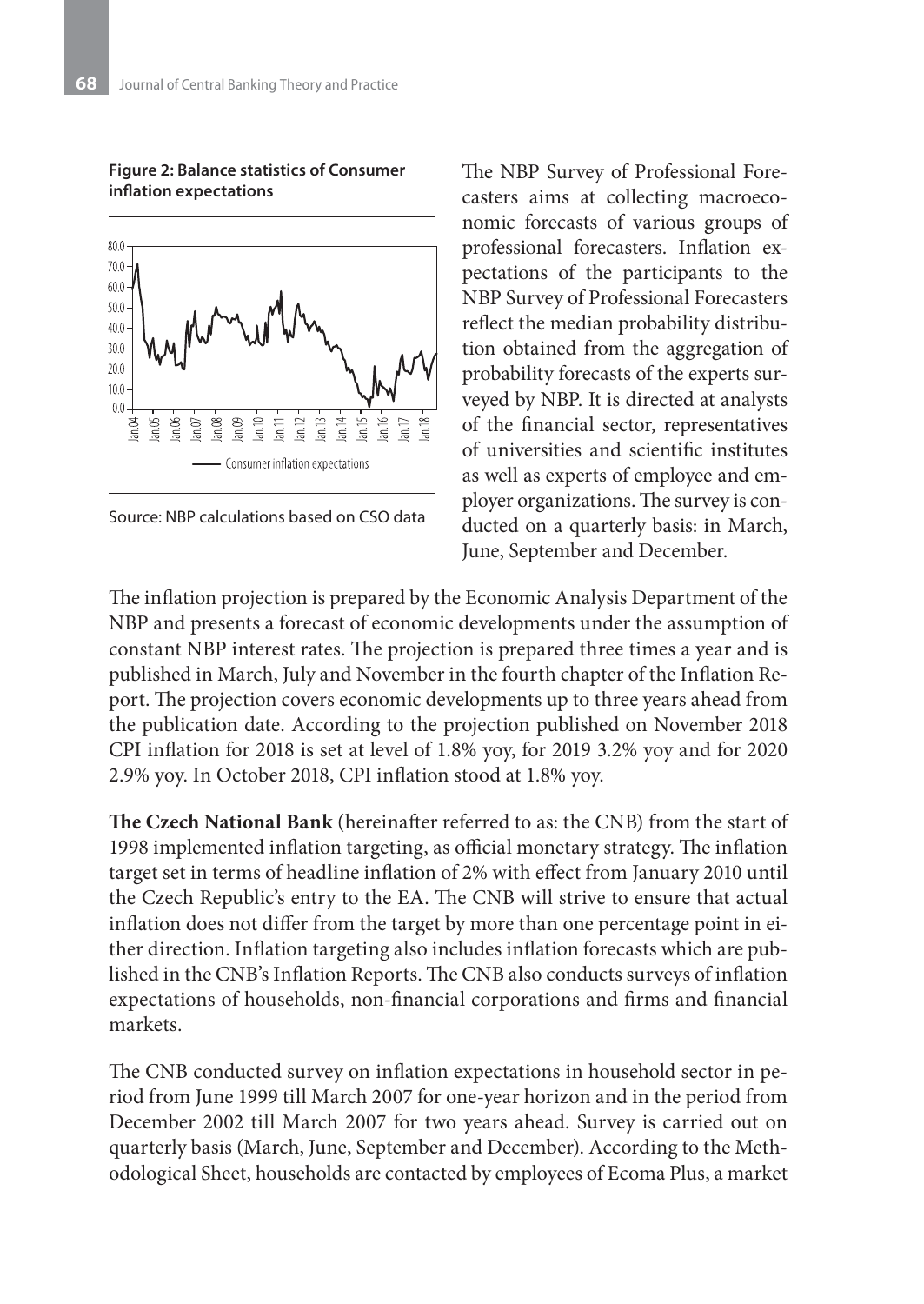research company. The group of respondents included 600 households chosen randomly, which created a representative sample with respect to sex, age, education, job, number of persons and children in household. Households, managers and traders are being asked the following questions:

- *• What year-on-year consumer price change in per cent do you expect in the next 12 months?*
- *• What year-on-year consumer price change in per cent do you expect in the period of 36 months?*

Inflation expectations of managers of non-financial corporations and companies for the one-year horizon are available on quarterly basic from June 1999, while for three-year horizon data are available from December 2002 (*Graph 3*). Inquiry is carried out with non-financial corporations and firms quarterly in March, June, September and December by means of e-mail questionnaires. Managers are contacted by the CNB. The group of respondents includes 118 senior managers of industrial, construction, trade and service firms, which create a representative sample of the main sectors of the economy.

The CNB started with regular measurement of inflation expectations on the financial market in May 1999 in order to monitor and assess changes in the predictions for inflation, GDP, wages and financial market indicators (*Graph 4*). The aim of the survey of analysts is to get respondents` views on the expected evolution of macroeconomic indicators and to compare their expectations with the CNB's forecast. The set of respondents is made up of analysts from large banks and brokerage companies who are highly active on the money and capital markets and who agreed to assist the CNB. Data are available on quarterly basic (March, June, September and December) from June 1999, both for one-year and three-year horizons.

Inquiry is carried out monthly by means of standardized questionnaires. Traders are contacted by the CNB. The group of respondents includes 14 analysts from seven Czech companies and seven foreign entities, which create a representative sample of traders highly active in these segments and hence price setters on the market for various instruments.

Inflation expectations for non-financial corporations and companies, as well for financial market, are anchored in range of inflation target (e.g. 2% +/- 1 p.p.) for one and three year horizon. This indicated that monetary policy is credible and that non-financial corporations and companies and financial market expect stable inflation within its target range. In October 2018 inflation is at the level of 2.2% yoy.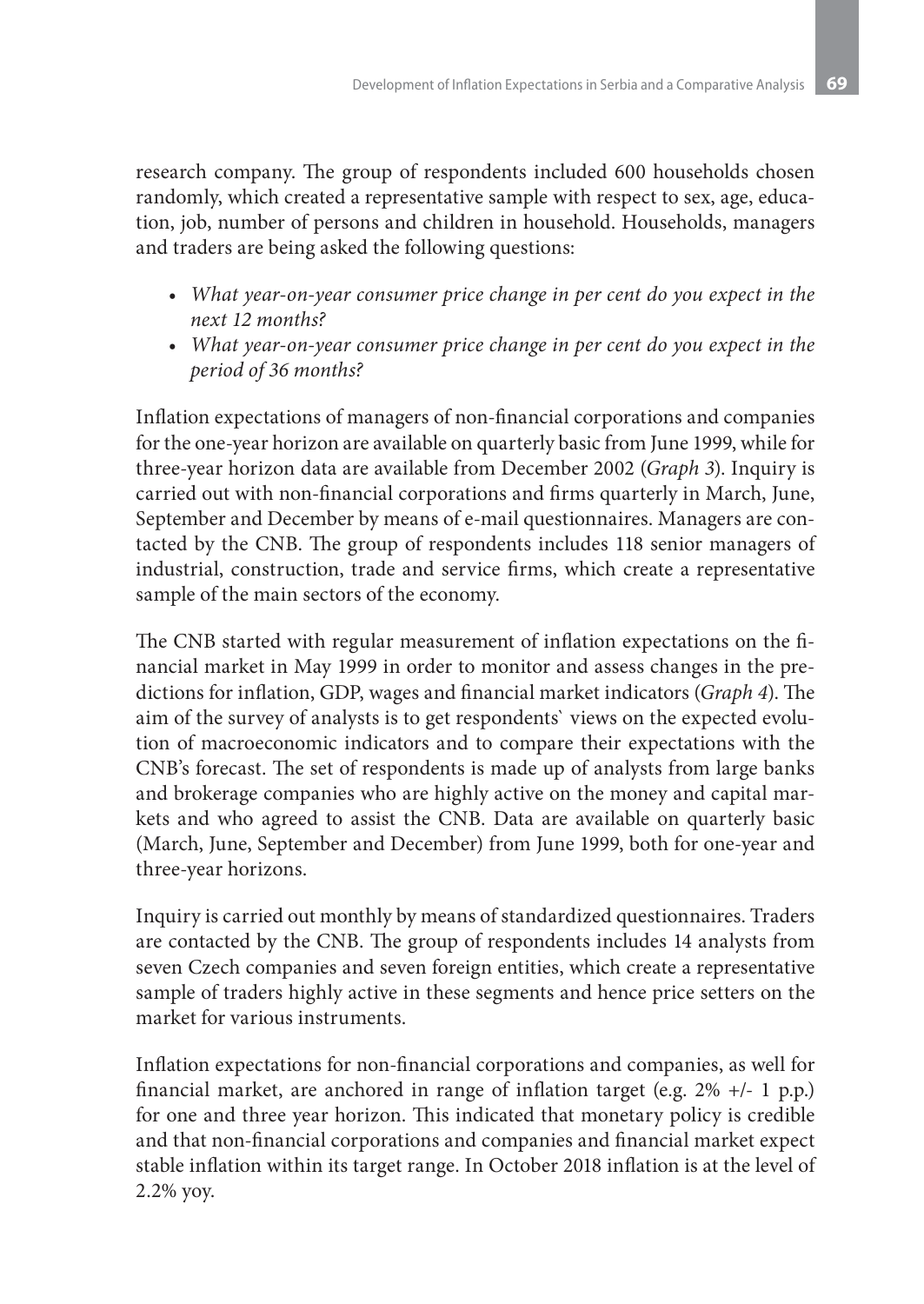

#### **Graph 3: Inflation expectations of managers of non-financial corporations and companies (in % CPI yoy)**

**market (in % CPI yoy)**

**Graph 4: Inflation expectations of financial** 

Source: Czech National Bank

**The Hungarian central bank**, *Magyar Nemzeti Bank* (hereinafter referred to as: the MNB), implements inflation targeting system since the summer of 2001 in line with its primary objective to achieve and maintain price stability. From March 2015 inflation target is defined at the level of 3% ±1 percentage point.

The MNB collect inflation expectations of professional forecasters, households and firms and data are derived from surveys based on quantitative or qualitative questionnaires (*Table 2*). The advantage of quantitative surveys is the fact that the questionnaire includes a direct question about a relevant variable for the monetary policy (i.e. the quantified value of future inflation).

Based on information from Gábriel et al. (2014) two surveys are available for domestic analyst expectations: (1) Consensus Economics polls Hungarian and foreign financial and economic analysts in respect of their expectations. Short-term (current and next year) and long-term (five and ten-years ahead) expectations are published with a monthly and a semi-annual frequency, respectively. More than 180 analysts (international and CEE) are interviewed in respect of their expectations about the Central and Eastern European region and (2) the Reuters survey asks 20–25 market analysts on a monthly basis about their inflation expectations for the current year and for the next two years. Both quantitative and qualitative surveys are used to gauge the inflation expectations of households.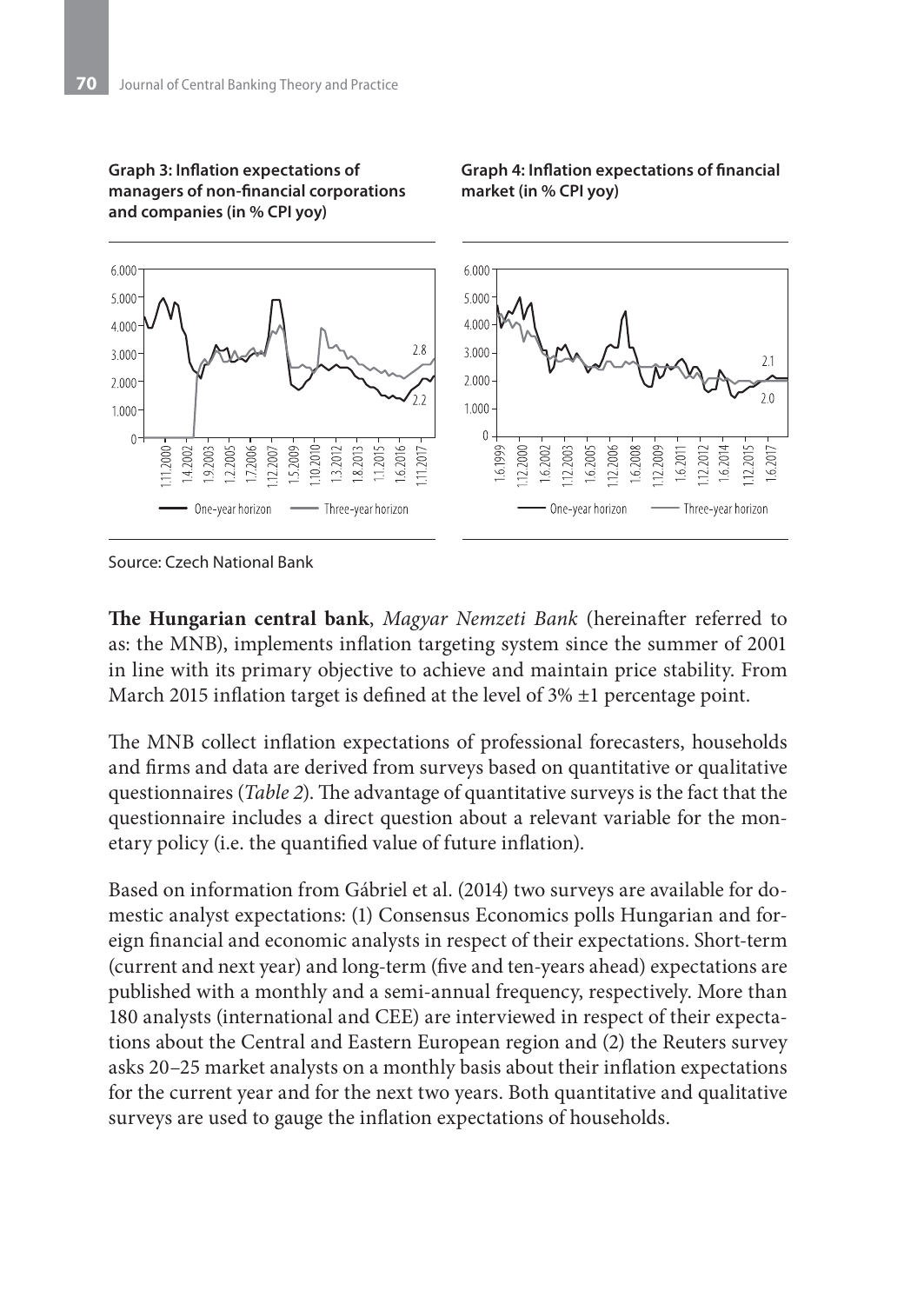| Economic<br>agent           | Data source            | Horizon                             | Frequency     | Other                                                           |  |
|-----------------------------|------------------------|-------------------------------------|---------------|-----------------------------------------------------------------|--|
|                             | Reuters                | current and next<br>calendar year   | monthly       | international                                                   |  |
| Professional<br>forecasters | Consensus              | current and next<br>calendar year   | monthly       | international                                                   |  |
|                             | <b>Fconomics</b>       | long term<br>$(5-10 \text{ years})$ | semi-annually |                                                                 |  |
|                             | European<br>Commission | quanlitative,<br>12 months          | monthly       | international                                                   |  |
| Households                  | Medián/Tárki           | quanlitative,<br>12 months          | quarterly     | publicly available<br>results are limited<br>to a few countries |  |
|                             | European<br>Commission | 3 months                            | monthly       | international                                                   |  |
| Firms                       | Medián/Tárki           | quanlitative,<br>12 months          | quarterly     | on a global scale,<br>corporate surveys<br>are rare             |  |

|  | Table 2: Available measures of inflation expectations |  |
|--|-------------------------------------------------------|--|
|--|-------------------------------------------------------|--|

Note: Medián-Market is Research company in Hungary and Tárki is Social Research Institute in Hungary

Source: Gábriel P., Rariga J. and Várhegyi J. (2014). Inflation Expectations in Hungary, MNB Occasional Papers 113, p. 7

In the context of the quantitative survey aimed at Hungarian households' inflation perceptions and expectations, 1,000–1,200 persons are polled. The following questions are asked in respect of inflation expected one year from now:

*How do you expect consumer prices will develop in the next 12 months? Will they decrease, increase or remain the same? In your opinion, by what percentage will prices increase / decrease? In respect of long-term expectations, the survey uses the following question: What annual rate of inflation do you expect five years from now?*

The expectations of firms play a role in price-setting and wage negotiations and as such, can exert a substantive impact on the evolution of inflation. Mediumterm corporate inflation expectations can be computed from the Tárki/Medián survey. The question is quantitative, directly asking about the future level of inflation expected by firms (12 months ahead).

The MNB publish data for inflation expectations for Hungary and countries in the region (Czech Republic, Poland, Romania, and Slovakia) and those data are available in Inflation report, in section Macroeconomic overview (*Graph 5*).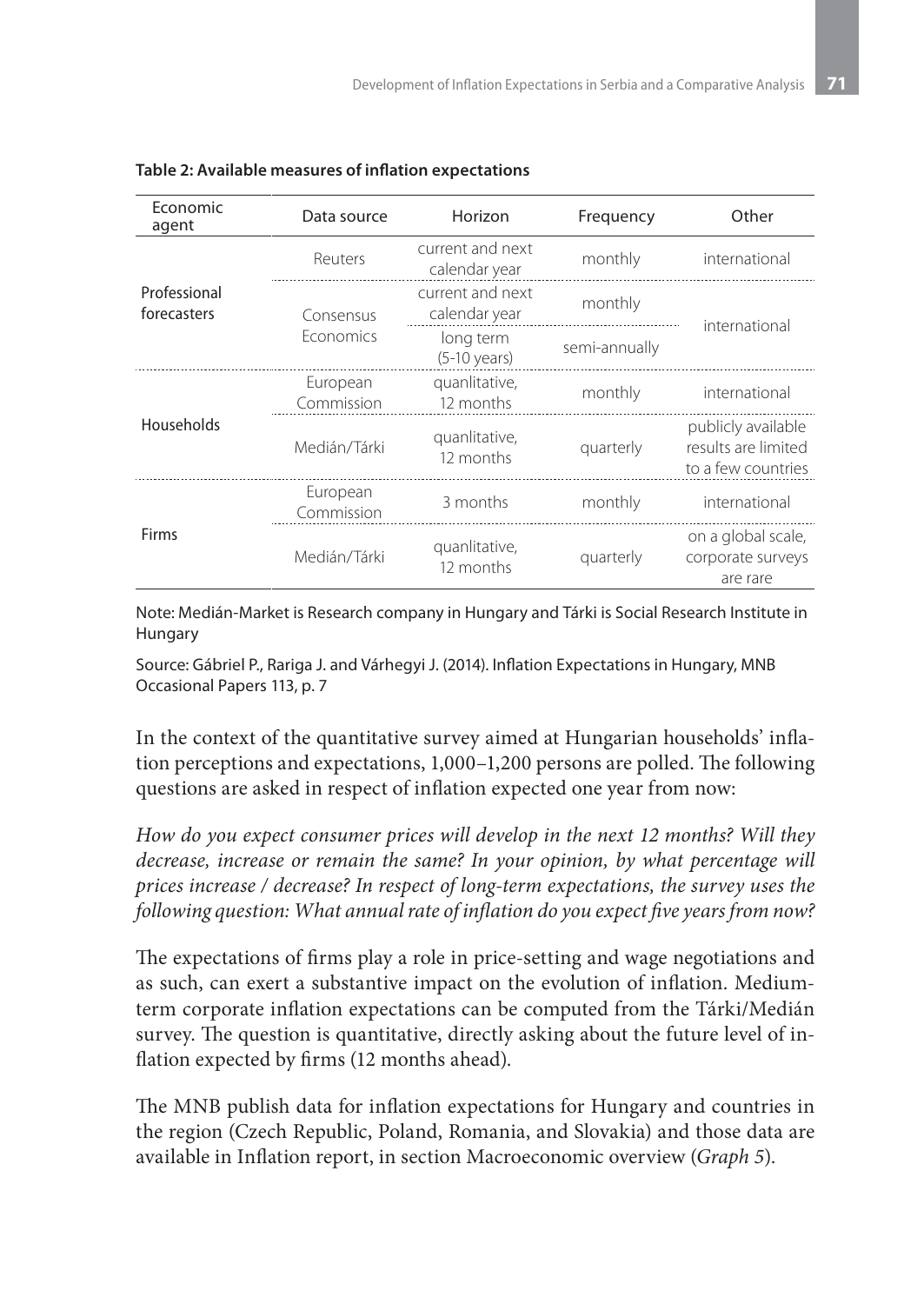12  $10$ 2011 2012  $2013$  $2014$ 2015 2016 2017 2018 2010  $---$ Slovakia - Poland - Romania ---- Czech Republic -- Hungary

**Figure 5: Inflation expectations in the region**

Source: MNB calculations based on European Commission data

In Inflation report for September 2018 the MNB stated that Hungarian households' inflation expectations remain at moderate levels, indicating anchored expectations. These expectations were in line with the expectations observed in the countries of the region, which were characterized by steadily low inflation in the past as well.

### **Conclusion**

This paper focused on inflation expectations in Serbia and a comparative analysis in countries which are using inflation targeting and floating exchange rate, same as the NBS. Inflation expectations are one of the most important channels whereby monetary policy influences the entirely economic activity. A highly credible central bank can anchor medium to long-term inflation expectations around the inflation target. Also, if inflation expectations are firmly anchored, any temporary shocks to inflation would not persist for long, thereby making the task of monetary policy easy.

With all analysed central banks inflation, expectations are well anchored for almost all economic agents (e.g. financial sector, trade unions, professional forecasters, and corporate sector). The only sector whose inflation expectations deviate from official inflation target and actual inflation is households. This might be because of households' inaccurate assessment of macroeconomic developments in general, and inflation trends in particular. The anchor of inflation expectations points to credibility of monetary policy of each analysed central bank and indicates the absence of major inflationary and disinflationary pressures.

The inflation expectations of economic agents are relevant for central banks for two main reasons. First, inflation expectations can provide direct information concerning the credibility of monetary policy. Second reason is that inflation expectations carry important information that can help central banks in forecasting macroeconomic developments. Taking into account that short term demand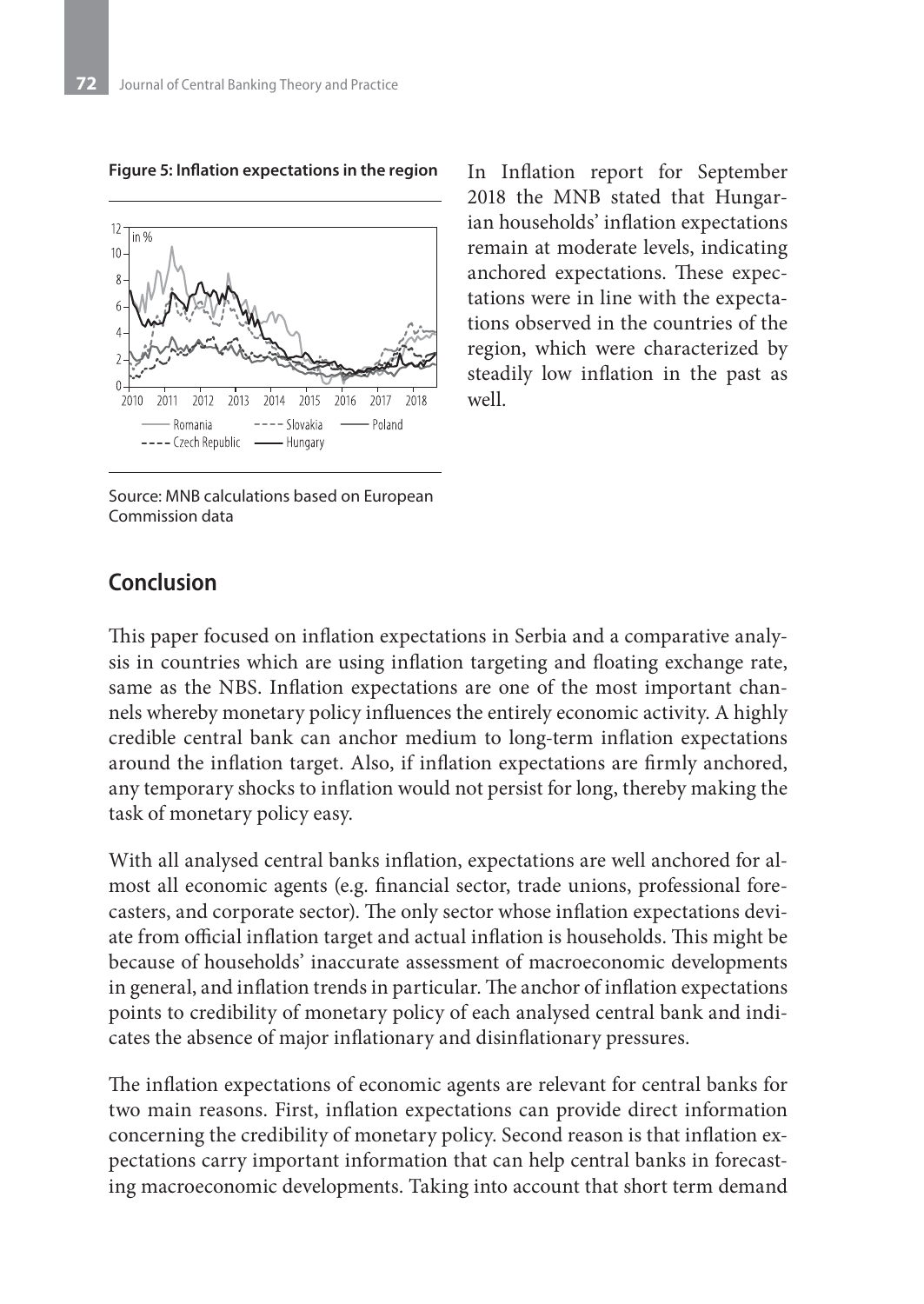and supply effects (e.g. increasing VAT or commodity prices) are the main reasons of changing the level of inflation rate, expectations have the dominant role in determining inflation in the long term.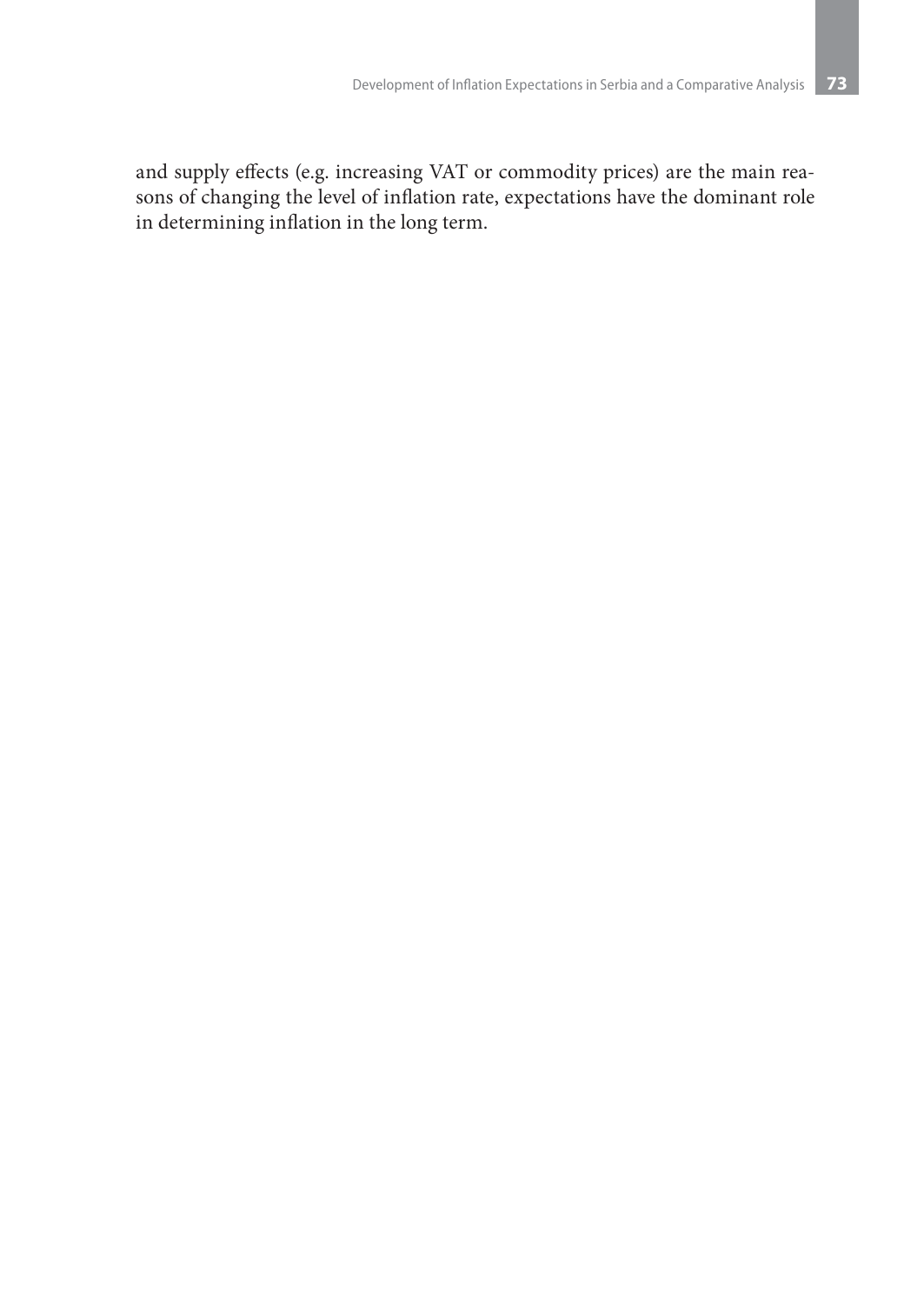### **References**

- 1. Andolfatto D., Hendry S. and Moran K., (2005). Are Inflation Expectations Rational? *Journal of Monetary Economics*, vol. 55(2), 406-422.
- 2. Armantier, D., Armantier, O., Bruine de Bruin, W., Potter, S., Topa, G., Klaauw, W. and Zafar, B. (2012). Measuring Inflation Expectations, *Annual Review of Economics*, 5, 273–301.
- 3. Awdeh, A. (2019). Monetary Policy and Economic Growth in Lebanon, Central Bank of Montenegro, *Journal of Central Banking Theory and Practice*, Volume 8, Number 2, pp. 147-171.
- 4. Beechey, M., Johannsen, B. and Levin, A. (2009). Are Long-Run Inflation Expectations Anchored More Firmly in the Euro Area Than in the United States?, *American Economic Journal: Macroeconomics*, Vol. 3, No. 2,. 104- 129.
- 5. Burke, Mary, A. and Manz, M. (2011). Economic literacy and inflation expectations: Evidence from a laboratory experiment, *Public Policy Discussion Papers*, No. 11-8, Federal Reserve Bank of Boston, Boston, MA, 1-50.
- 6. Capistran, C. and Ramos-Francia, M. (2007). Does Inflation Targeting Affect the Dispersion of Inflation Expectations?, *Banco de Mexico Working Papers*, No. 2007-11.
- 7. Christensen, J., Lopez, J. and Rudebusch G. (2010). Inflation Expectations and Risk Premiums in an Arbitrage-Free Model of Nominal and Real Bond Yields, Federal Reserve Bank of San Francisco, Working paper series 2008- 34.
- 8. Clark, T. E. and Nakata, T. (2008). Has the Behavior of Inflation and Long-Term Inflation Expectations Changed? *Federal Reserve Bank of Kansas City, Economic Review,* First quarter 2008, 17-50.
- 9. Cruijsen, C. and Demertzis, M. (2005). The Impact of Central Bank Transparency on Inflation Expectations, *DNB (De Nederlandsche Bank) Working Paper*, No. 31/ 2005.
- 10. Demertzis, M., Marcellino, M. and Viegi N. (2010). Anchors for Inflation Expectations. European University Institute, Florence, Department of Economics, *EUI Working Paper* ECO 2010/10.
- 11. Forsells, M. and Kenny, G. (2002). The rationality of consumers' inflation expectations: survey-based evidence for the euro area, *ECB Working Paper* No. 163.
- 12. Gábriel P., Rariga J. & Várhegyi J. (2014). Inflation Expectations in Hungary, *MNB Occasional Papers 113*, 1-38.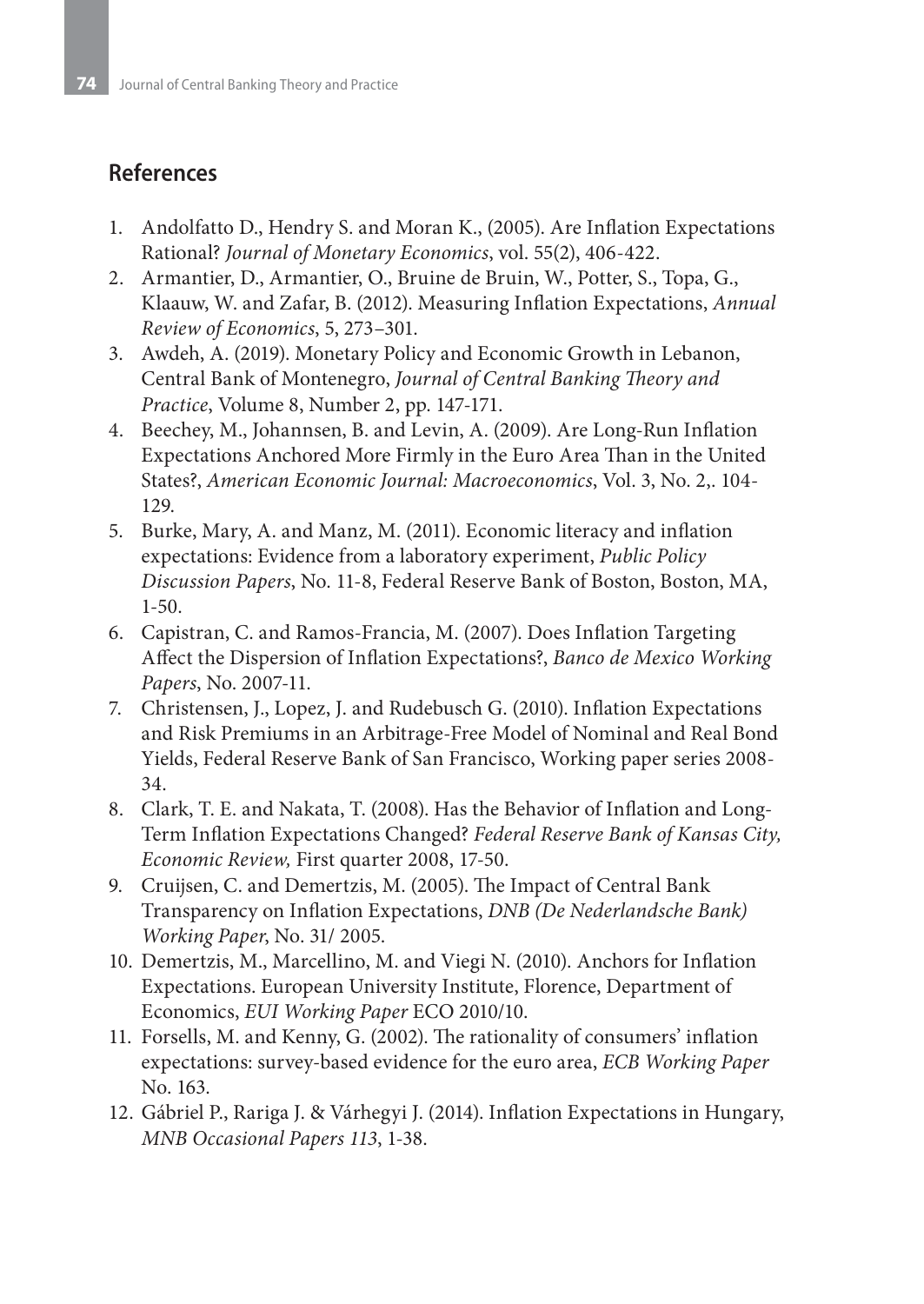- 13. Galati G., Poelhekke, S. and Zhou, C. (2009). Did the crises affect inflation expectations? *DNB (De Nederlandsche Bank) Working Paper*, No. 222/ 2009.
- 14. Gürkaynak R. S., Levin A. T. & Swanson E. T. (2010). Does Inflation Targeting Anchor Long-Run Inflation Expectations? Evidence from Long-Term Bond Yields in the U.S., U.K., and Sweden. *Journal of the European Economic Association*, Vol. 8, No. 6, 1208-1242
- 15. Inflation report November 2018, National Bank of Serbia, Retrieved from https://www.nbs.rs/system/galleries/download/pdf\_ioi/inflation\_ report\_11\_2018.pdf
- 16. Inflation report, Central Bank of Hungary, various issues, Retrieved from http://www.mnb.hu/en/publications/reports/inflation-report
- 17. Kiley M. (2008). Monetary Policy Actions and Long-Run Inflation Expectations, *Finance and Economics Discussion Series 2008-03,* Board of Governors of the Federal Reserve System (U.S.). 1-37.
- 18. Lehtimäki, J. and Palmu M. (2019). Central Bank Communication and Monetary Policy Predictability under Uncertain Economic Conditions, Central Bank of Montenegro, *Journal of Central Banking Theory and Practice*, Volume 8, Number 2, pp. 5-32.
- 19. Memorandum of the National Bank of Serbia on Inflation Targeting as Monetary Strategy. Retrieved from http://www.nbs.rs/internet/english/30/ Memorandum\_monetarna\_strategija\_122008\_eng.pdf
- 20. Methodological Sheet, Inflation expectation of household, non-financial corporations and firms and financial market, Czech National Bank, Retrieved from https://www.cnb.cz/docs/ARADY/MET\_LIST/infloc\_en.pdf
- 21. Methodology, National Bank of Serbia, Retrieved from http://www.nbs.rs/ internet/english/90/anketa\_io/I-IF\_e.pdf
- 22. Monetary Policy, National Bank of Poland, Retrieved from https://www. nbp.pl/homen.aspx?f=/srodeken.htm
- 23. National Bank of Serbia's Memorandum on Inflation Targets Until 2020, Retrieved from http://www.nbs.rs/internet/english/30/memorandum\_ ciljevi\_do\_2020\_eng.pdf
- 24. Orphanides, A. and Williams, J. (2011). Monetary Policy Mistakes and the Evolution of Inflation Expectations, Federal Reserve Bank of San Francisco, Working paper series 2010-12.
- 25. Questionnaire, National Bank of Serbia, Retrieved from http://www.nbs.rs/ internet/english/90/anketa\_io/io\_upitnik\_e.pdf
- 26. Ramadani, G. and Pandiloski, P. (2019). Disinflationary Spillovers from The Euro Area into the Countries of Southeastern Europe, Central Bank of Montenegro, *Journal of Central Banking Theory and Practice*, Volume 8, Number 3, pp. 65-93.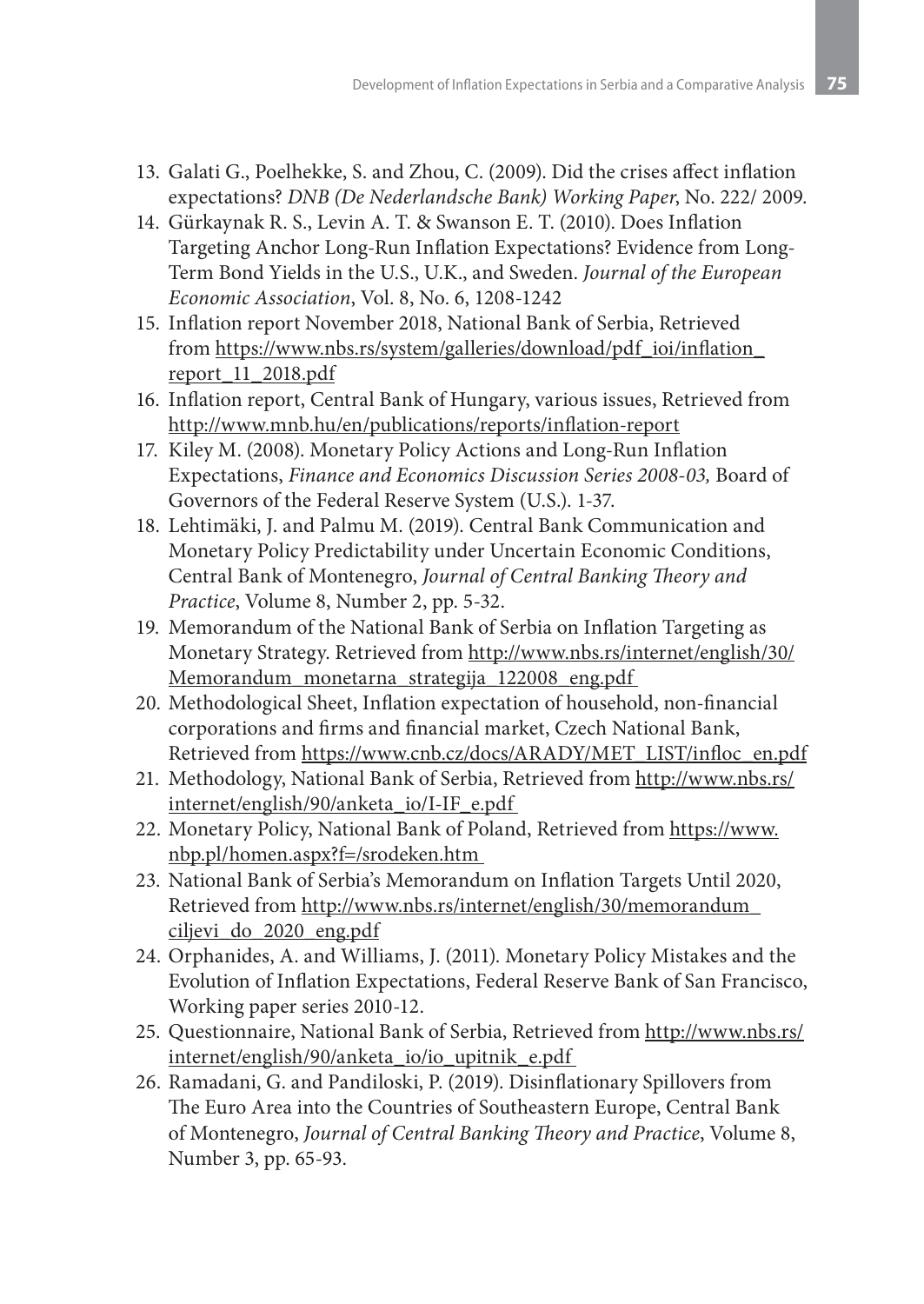- 27. Results of the inflation expectations survey, various issues, Retrieved from: http://www.nbs.rs/internet/english/90/anketa\_io/index.html
- 28. Roberts J. (1998). Inflation Expectations and Transmission of Monetary Policy. *Federal Reserve Board FEDS Paper,* No. 98-43, 1-38.
- 29. Sack B. (2000). Deriving Inflation Expectations from Nominal and Inflation-Indexed Treasury Yields, *The Journal of Fixed Income*, Vol. 10, Issue 2, 1-24.
- 30. Strohsal, T. and Winkelmann, L. (2012). Assessing the anchoring of inflation expectations, *SFB 649 discussion paper,* No. 2012-022, SFB 649, Economic Risk, Berlin, 1-28.
- 31. Tobias, A. and Hao, W. (2009). The term structure of inflation expectations, *Staff Report, No. 362*, Federal Reserve Bank of New York, New York, NY, 1-50.
- 32. Ullrich K. (2007). Inflation Expectations of Experts and ECB Communication, *ZEW Discussion Paper*, No. 07-054, 1-43.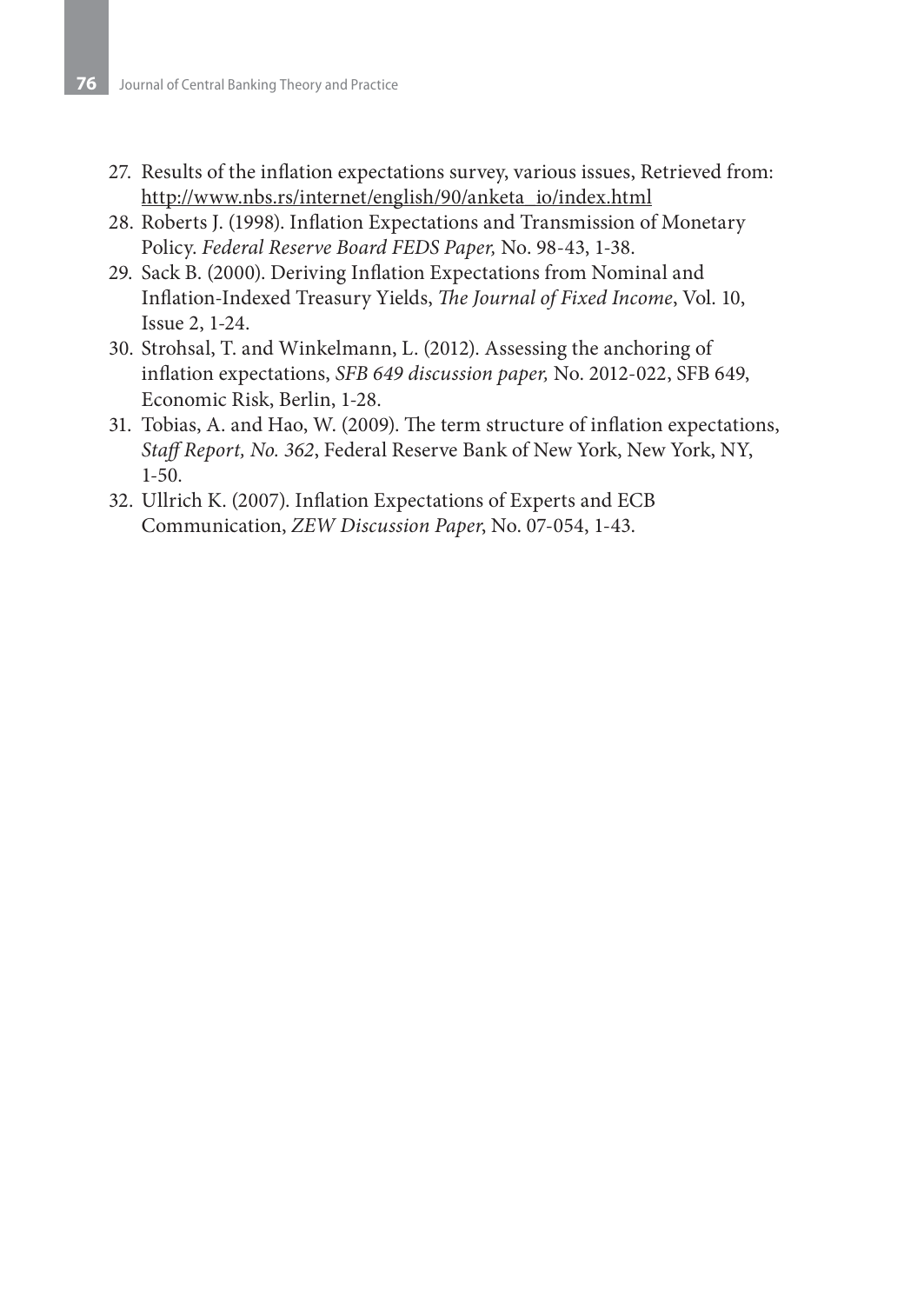### **Annex 1**

### **QUESTIONNAIRE OF INFLATION EXPECTATIONS SURVEY IN SERBIA**

*Note: c stands for current month.*

### **Financial sector**

According to your information, what is the year-on-year inflation rate in c-1, that is, consumer price growth in c-1 relative to c-13?

What year-on-year rate of inflation do you expect in  $c+12$  (consumer price growth in c+12 relative to c)?

What year-on-year rate of inflation do you expect in c+24 (consumer price growth in c+24 relative to c+12)?

### **Corporate sector**

What are your company's expectations regarding costs of production inputs: in the next 3 months (increase, no change, decrease) in the next 12 months (increase, no change, decrease)

What are your company's expectations regarding prices of final products/services you provide:

in the next 3 months (increase, no change, decrease) in the next 12 months (increase, no change, decrease)

What are your company's expectations regarding movements in production/ trade:

in the next 3 months (increase, no change, decrease) in the next 12 months (increase, no change, decrease)

What are your company's expectations regarding movements in stocks of raw materials in the next 3 months? (increase, no change, decrease)

What are your company's expectations regarding movements in stocks of final products in the next 3 months? (increase, no change, decrease)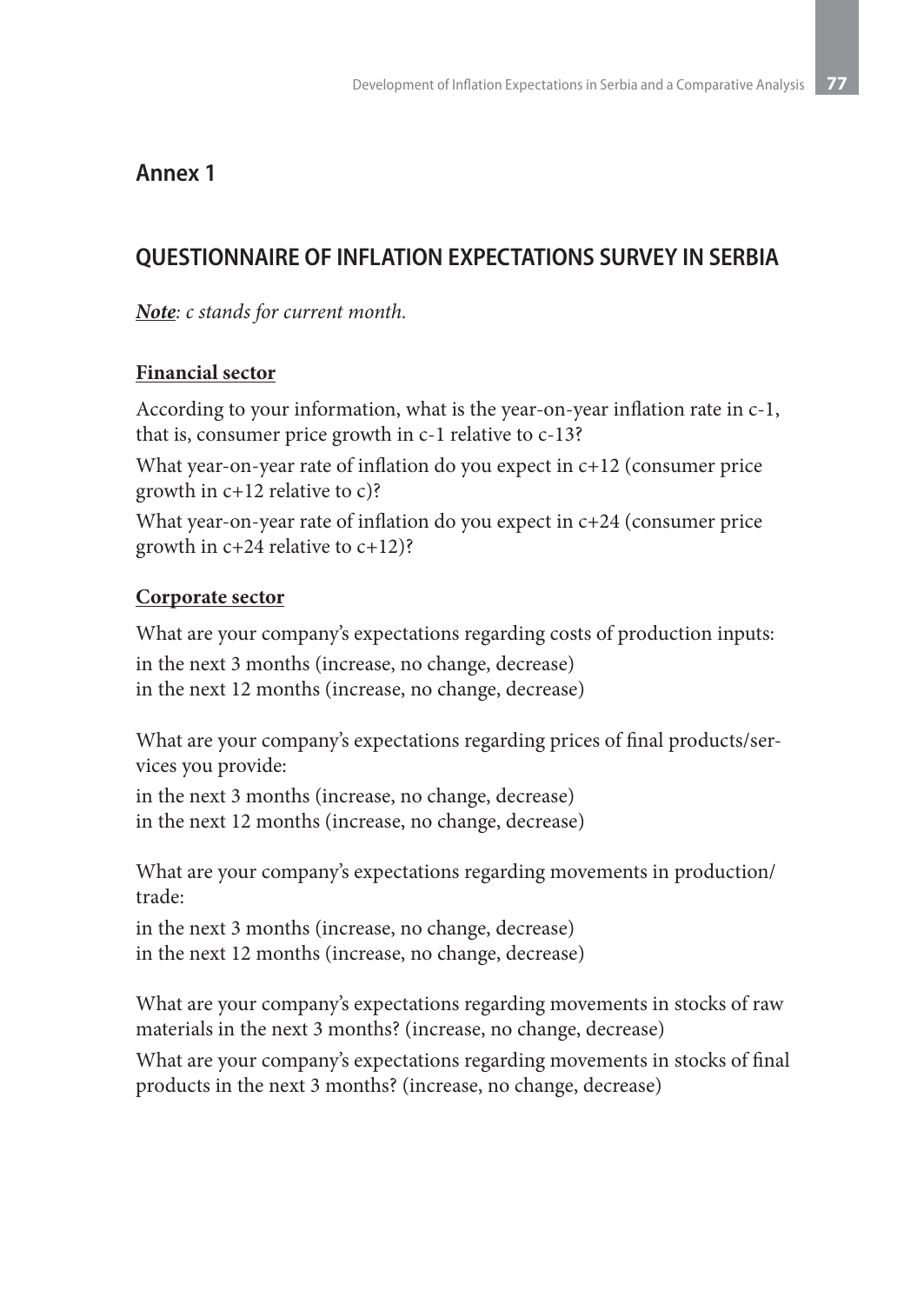According to your information, what is the year-on-year inflation rate in c-1, that is, consumer price growth in c-1 relative to c-13?

What year-on-year rate of inflation do you expect in  $c+12$  (consumer price growth in c+12 relative to c)?

What year-on-year rate of inflation do you expect in  $c+24$  (consumer price growth in c+24 relative to c+12)?

According to your expectations, over the next 12 months your company's investment in fixed assets will: increase, remain unchanged, decrease

### **Trade unions**

According to your information, what is the year-on-year inflation rate in c-1, that is, consumer price growth in c-1 relative to c-13?

What year-on-year inflation rate do you expect in  $c+12$  (consumer price growth in c+12 relative to c)?

What year-on-year inflation rate do you expect in c+24 (consumer price growth in c+24 relative to c+12)?

### **Households**

According to your estimate, over the past 12 months consumer prices have:

1) increased considerably; 2) increased moderately; 3) increased somewhat; 4) remained unchanged; 5) decreased; (6) I do not know.

What is your estimate of the annual increase in consumer prices in (c-1) relative to  $(c-13)$ ?

According to your expectations, in the next 12 months consumer prices will: (1) increase considerably; (2) increase moderately; (3) increase somewhat; (4) remain unchanged; (5) decrease; (6) I do not know.

By how much do you expect consumer prices to increase in (current month, current year+1), relative to (current month, current year)?